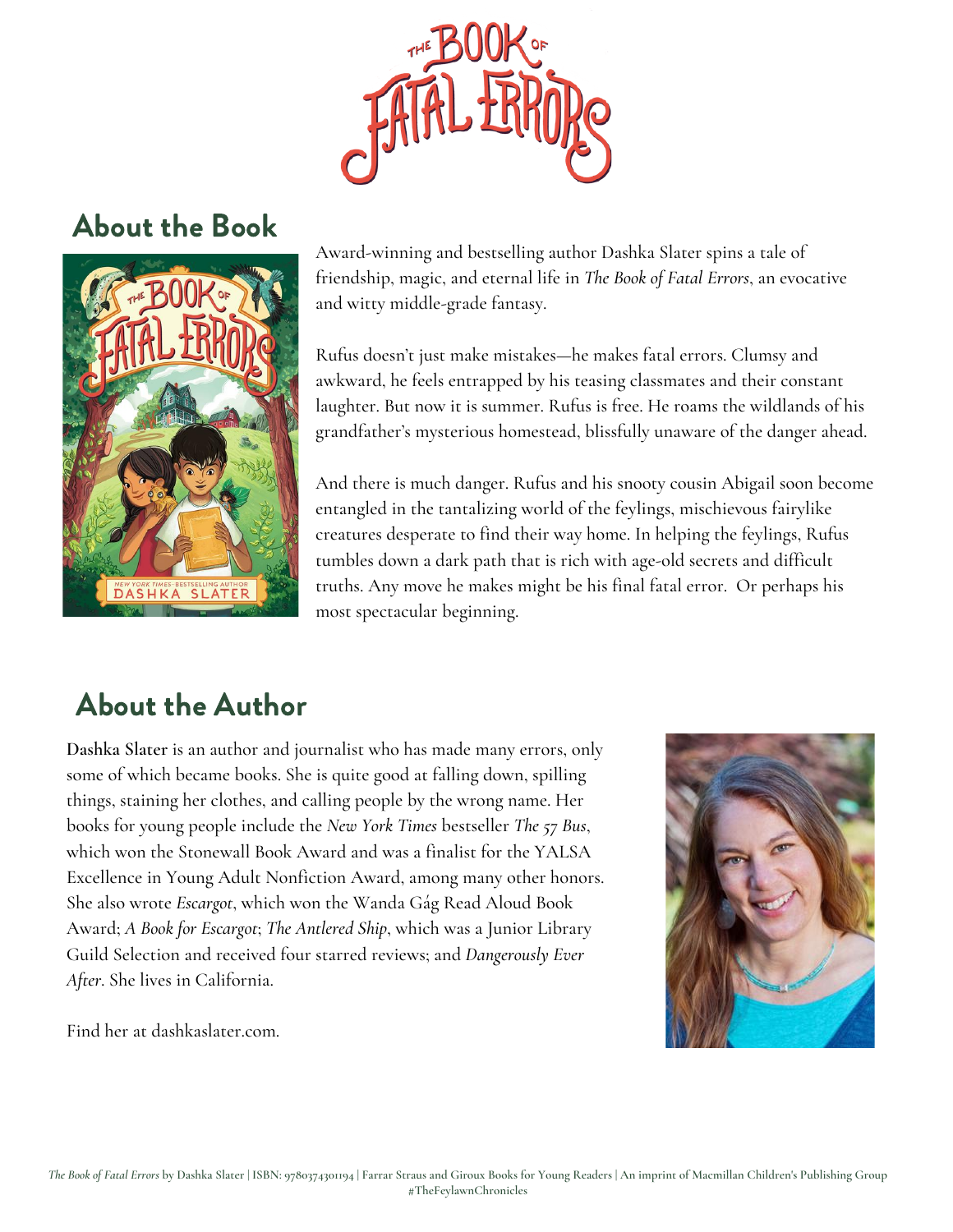

"[A] fun, emotionally driven fairy story . . . **recommended for any young fantasy fans**." —*School Library Journal*

"With mischievous feylings, goblins, and magic, this is an exciting, fast-paced middle-grade fantasy. **A delightful read for anyone who loves magic.**" —*Kirkus Reviews*

"**[A]n entertaining, fantastical summertime story**. . . Sassy feylings and other rambunctious magical creatures make the tale feel fresh . . . Rufus's self-confidence grows with every chapter, and realistic tension between his family members works itself out in a satisfactory, but not simplistic, way." —*The Horn Book Magazine*

"A seamless combination of fantasy and mystery wrapped around a classical coming-of-age narrative, Dashka Slater's *The Book of Fatal Errors* grabs the readers hand from the first page and tugs them along at a **breakneck pace through twist after twist**." —*BookPage*

""With **a dash of imagination and a heap of adventure**, Slater's middle grade fantasy debut, starring 12-yearold biracial cousins Rufus and Abigail, is certain to appeal to readers of varying ages. . . [A] twisting slide into human-versus-other politics, rebellion against authority, and wrestling with consequences." — *Publishers Weekly*

"A brilliant story teller, Slater has filled *The Book of Fatal Errors* with unexpected twists, an engaging mystery and endearing characters, both human and magical. **Oh, I do hope for a sequel**!" — *Kiss The Book*

> Scan this QR code to watch Dashka Slater discuss *The Book of Fatal Errors*!



Visit **bit.ly/BookofFatalErrorsAudioPreview** to listen to a preview of *The Book of Fatal Errors* audiobook!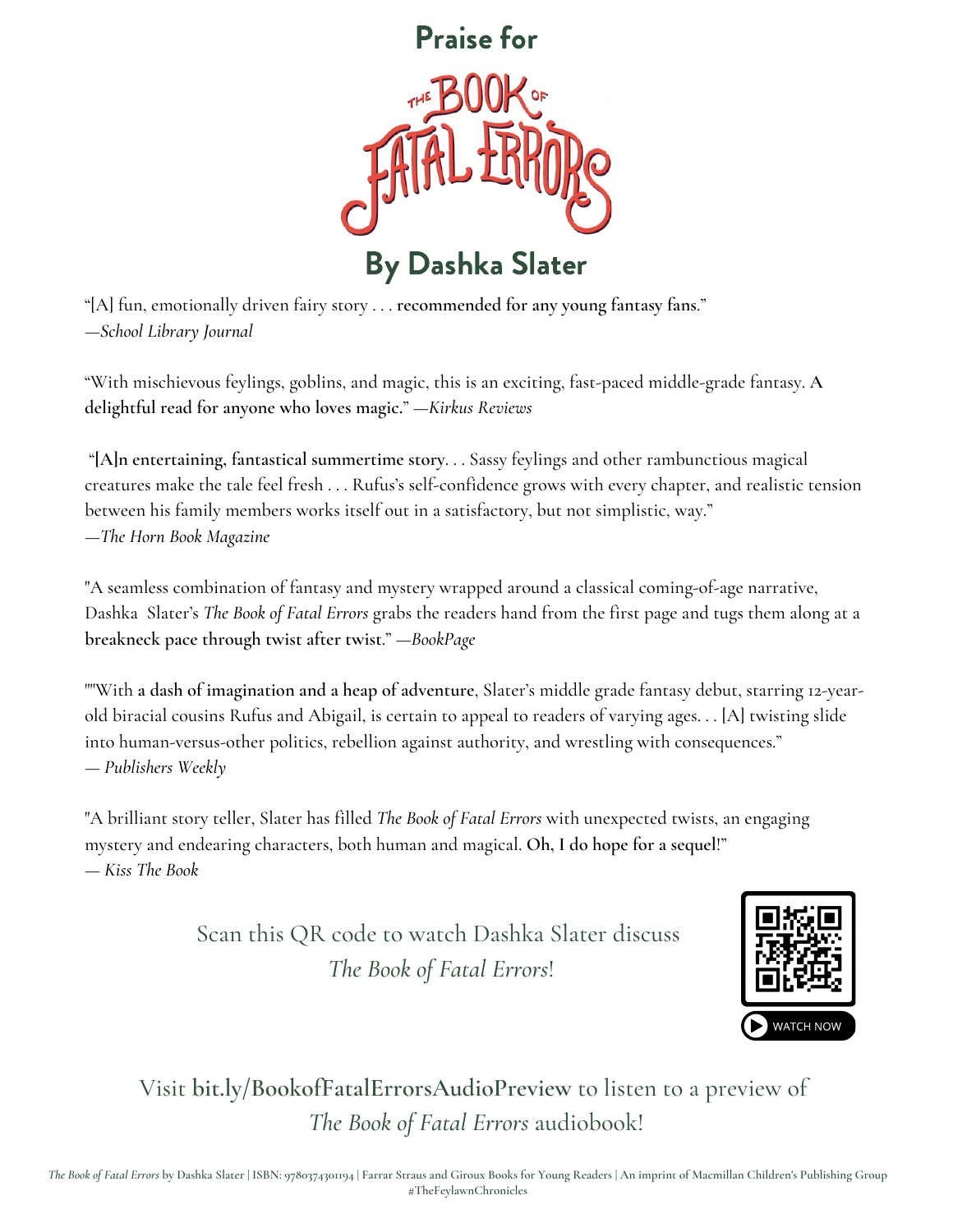

## General Discussion Questions



1. The world of *The Book of Fatal Errors* is a lot like our world, and some of the magical creatures are familiar from other books and fairy tales. How are feylings like or unlike fairies you've read about? How are the goblins similar or different?

- 2. What was your favorite scene and why?
- 3. If you could visit Feylawn, where would be the first place you'd go?

4. Who do you identify with in the book? Are you more like Rufus or Abigail, or someone else?

5. How are the two main characters alike? How do they differ?

6. Describe how Rufus's relationship with Abigail changes throughout the book. What prompts the change?

7. What misjudgments does Rufus make about Abigail?

8. What misjudgments does Abigail make about Rufus?

9. Think of the magical creatures in the book—feylings, goblins, umbrals, cotters, horses. Which one do you think would be the most fun to have around? Which is the scariest?

10. Why do you think the book is called *The Book of Fatal Errors*? What are some of the fatal errors Rufus makes? What about Abigail, Iris, Carson Collins, Grandpa Jack, and Rufus's father—do they make fatal errors as well?

11. How do Rufus's feelings about mistakes change over the course of the book?

12. Throughout the book Iris uses her own version of many common expressions, saying "two pets in a puddle" instead of "two peas in a pod" and "I foreign I" instead of "an eye for an eye." Choose one of these mangled expressions and make the case for using it instead of the usual one.

13. How did you feel about Carson Collins? Do you understand why she cut down the Roving Tree and hid the train? Was she right or wrong to do what she did?

14. What do you think about Rufus's relationship with his parents? Do you think they try hard enough to understand him? Does he try hard enough to understand *them*?

15. How does Rufus grow and change in the course of the book? What about Abigail? Does Iris change? What about Rufus's father, Grandpa Jack, and Carson Collins?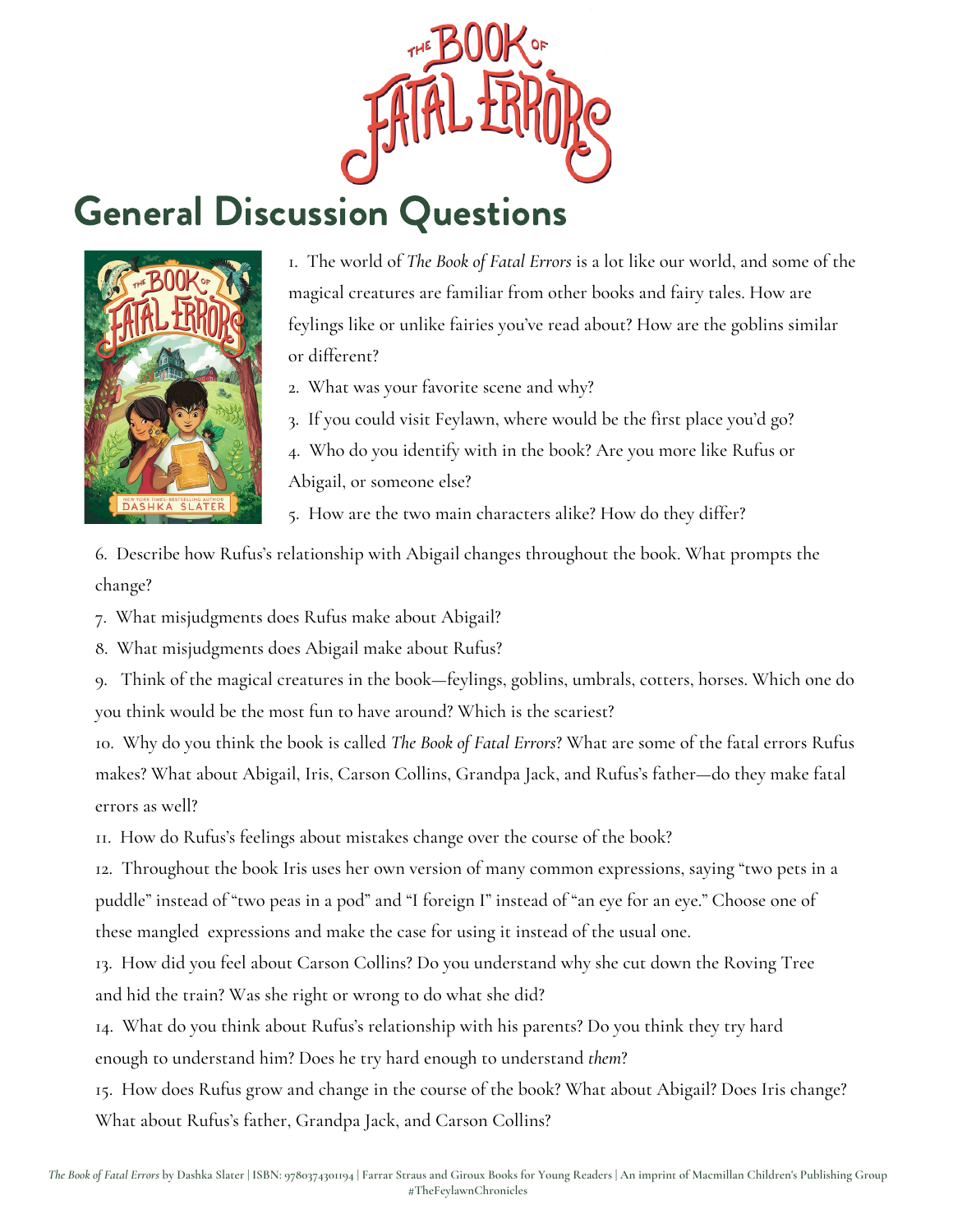

#### Chapters 1 - 3

- Rufus feels that he made three fatal errors in sixth grade. Why does he think they were fatal? Do you agree? Can you think of a "fatal error" that you or someone you know has made?
- What is your first impression of Rufus's father and Grandpa Jack? How are they different from each other? Do they get along with each other? Do they get along with Rufus?
- What is your impression of Feylawn? Why do you think it's so hard to find? What do you think Grandpa Jack means when he says that Feylawn has been "cantankerous"?
- Is there a place that you love as much as Rufus loves Feylawn?
- Why do you think the Steller's Jay tries to steal the train?
- What is foreshadowing? Why do you think authors use it? What are some examples of foreshadowing in these chapters?

#### Chapters 4 - 6

- Rufus's father wants Rufus to "excel" and have "a Turnaround Summer." What does he mean by these things? Why does he think Rufus should go to summer camp? What kinds of expectations does he have of Rufus? Are those expectations realistic or unrealistic? Fair or unfair?
- Rufus has a very different feeling about Feylawn than his father does. Why do you think that is? Why is Feylawn so important to Rufus? Why doesn't his father like it?
- The feylings don't look much like the fairies in Carson Collins's Glistening Glen books. Why do you think that is? What's your impression of Carson Collins? Why do you think she left the note inside the engine of the train?
- Iris tells Rufus of a common feyling saying: "Clear eyes, clear lies." What does this mean? What does it tell you about the relationship between feylings and humans?
- Rufus thinks that helping Iris might be another fatal error. Do you think he's right? What would you do if you were him?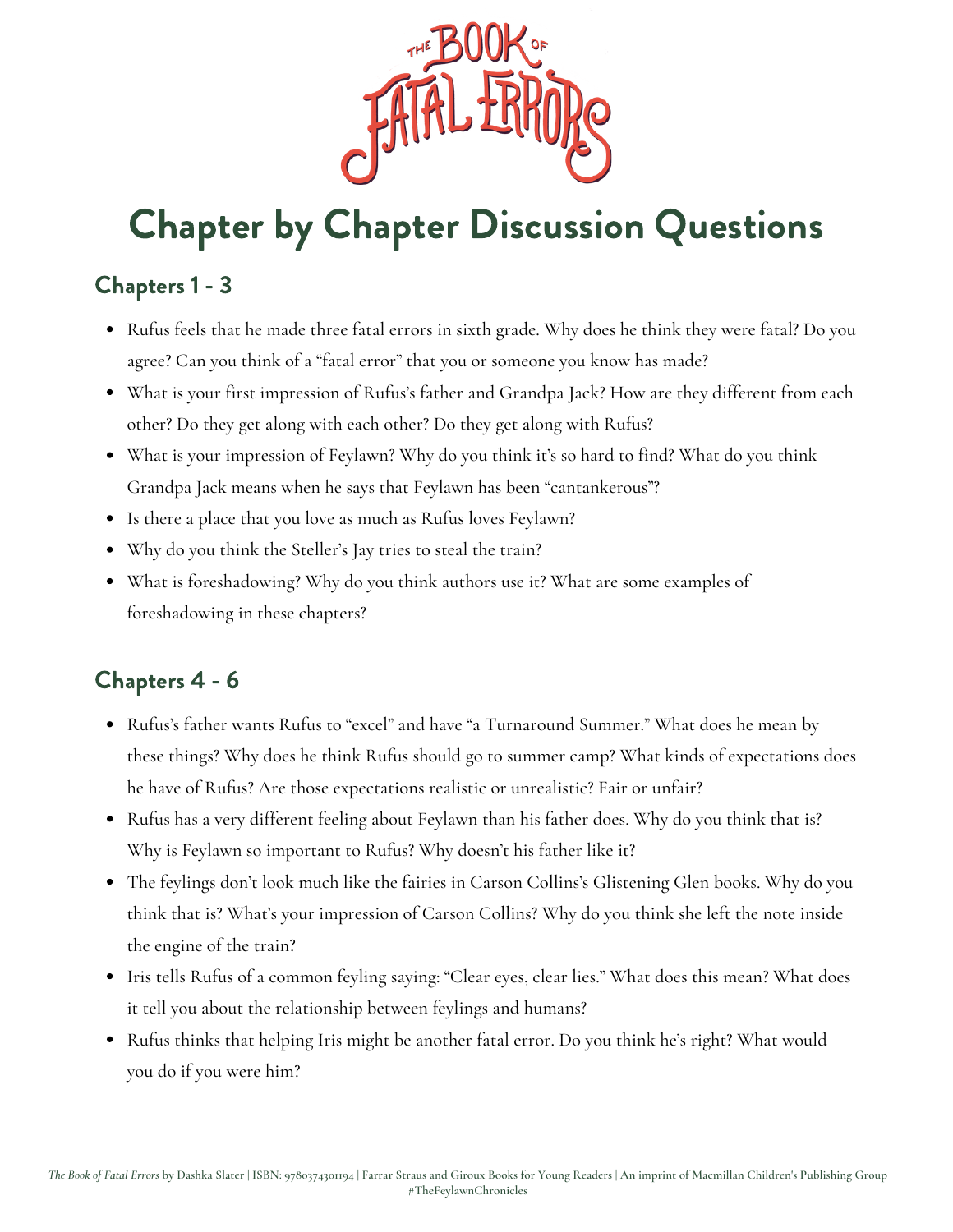

#### Chapters 7 - 9

- Why is Rufus's mother so eager for him to be friends with Abigail? Have you ever had the experience of an adult wanting you to be friends with someone you didn't like? How did it turn out?
- Rufus's father says that Rufus marches to the beat of a different drummer. What does he mean by that? Why does Rufus hate it when his dad says this? Is there something other people say about you that you don't like—even something they mean as a compliment?
- Why is Great Aunt Biggy so afraid of feylings? Why doesn't she want to admit that she can see them? If you could see feylings, would you tell people?
- Why do you think Great Aunt Biggy gives Rufus the jump rope?
- What's your impression of Abigail? Why do you think she stops speaking to Rufus after he turns down her offer of help?

#### Chapters 10 - 12

- How does Rufus act when his mom is leaving? Have you ever had a parent go on a long trip without you? How did that make you feel?
- Why are the All-Outers trashing the house? Why do they attack Rufus and refuse to listen to him? Does this change the way you feel or think about feylings?
- Characters in stories usually have a series of obstacles that they have to overcome. What obstacles must Rufus overcome?
- We meet our first goblins in chapter 11. What do you think of them? Do they seem threatening? Why do you think the feylings have a "goblin patrol"?
- What happens to Rufus in the barn? Why do you think it happens?
- What does Garnet do that is so frustrating? Why do you think she's doing it? Do you think she's trustworthy?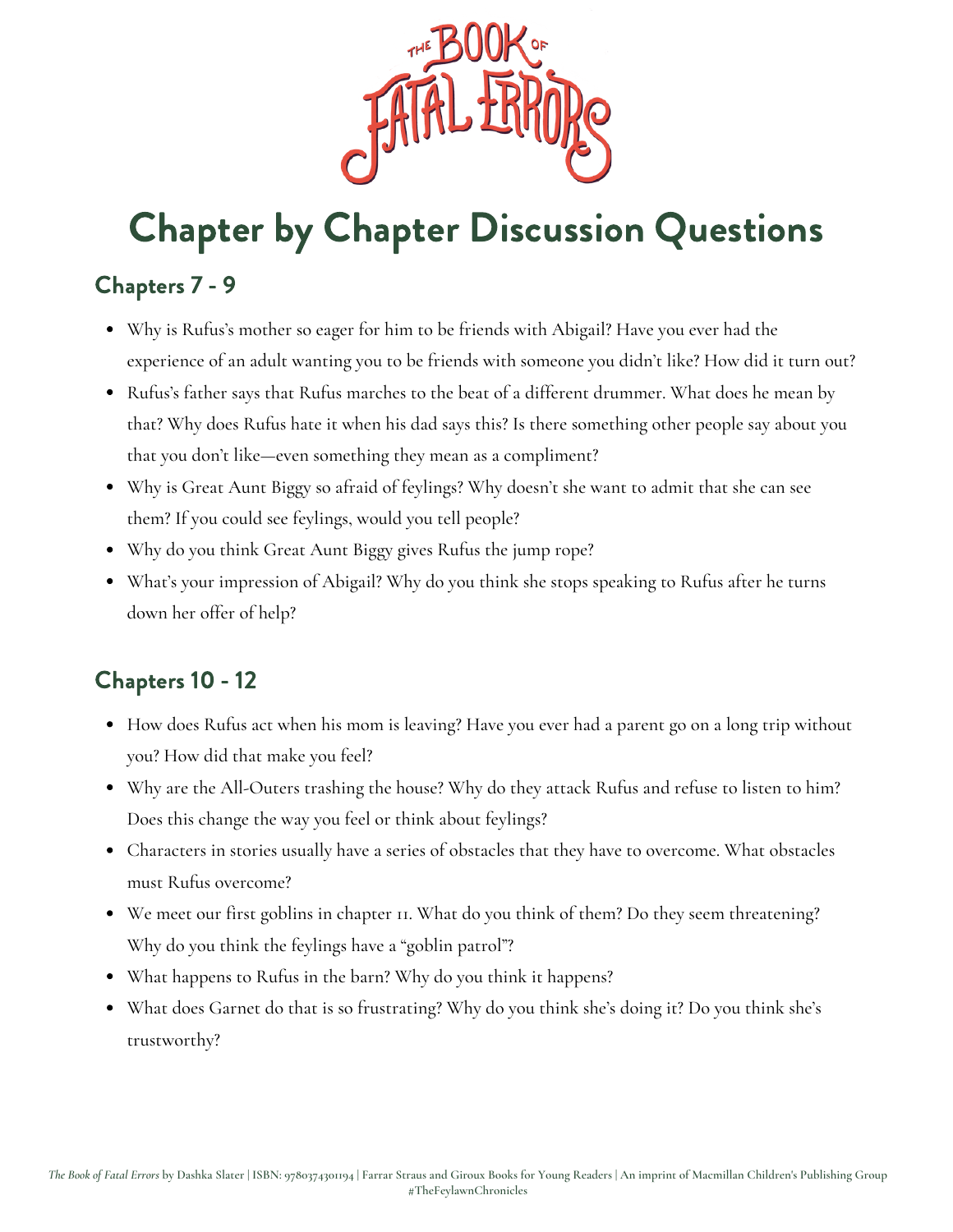

#### Chapters 13 - 15

- In chapter 13, Rufus sarcastically thinks that his father's superpower is to take something fun and make it sound boring. What's your "mundane superpower"?
- Authors subtly describe characters to give readers a subconscious impression of them. What is it about the descriptions of Ray, Mr. Gruen, and Mr. Diggs that helps you form a positive or negative impression of them? What do you think of their names?
- How does the author build tension in the scene in Mr. Gruen's store?
- In chapter 15, Rufus discovers that he can tell the difference between "fake" Abigail and "real" Abigail. Do you act or speak differently when talking with adults? Is one version of you more "fake" or "real"? Why do you think Abigail has two different ways of behaving?
- How does Abigail get Rufus's parents to agree to let them spend time in Feylawn? Can you think of a time where you were able to manipulate adults into letting you do something by making them think you were doing what they wanted?

#### Chapters 16 - 19

- How is Rufus's dad different in chapter 16 than he was in earlier chapters?
- Authors sometimes use scenes to convey a feeling as well as describing a location. What about the description of the store when Rufus and Abigail are there affects how you feel about it?
- Do you think Rufus and Abigail are justified in taking the coach car from Mr. Gruen's shop? Isn't it "stealing"? Explain why you think taking the car is ethically right or wrong. Does Mr. Diggs's explanation of how he got the coach car change your answer? Why or why not? Are there situations in real life where you think a person would be justified in taking something away from someone?
- In chapter 19, Rufus and Abigail learn about Carson Collins's life from Grandpa Jack. Did anything about her story surprise you? Do you know any interesting stories about your older relatives or neighbors?
- What does Grandpa Jack mean when he calls his mother "a true child of Feylawn"? Why does he say that Abigail has the "Feylawn bug"? What is it about Feylawn that some people like and some people don't?
- Grandpa Jack's refusal to believe that the "fairies" Carson Collins wrote about were real is frustrating to Rufus and Abigail. Why won't he even entertain the idea that they might be real? Have you ever had a similar experience with an adult?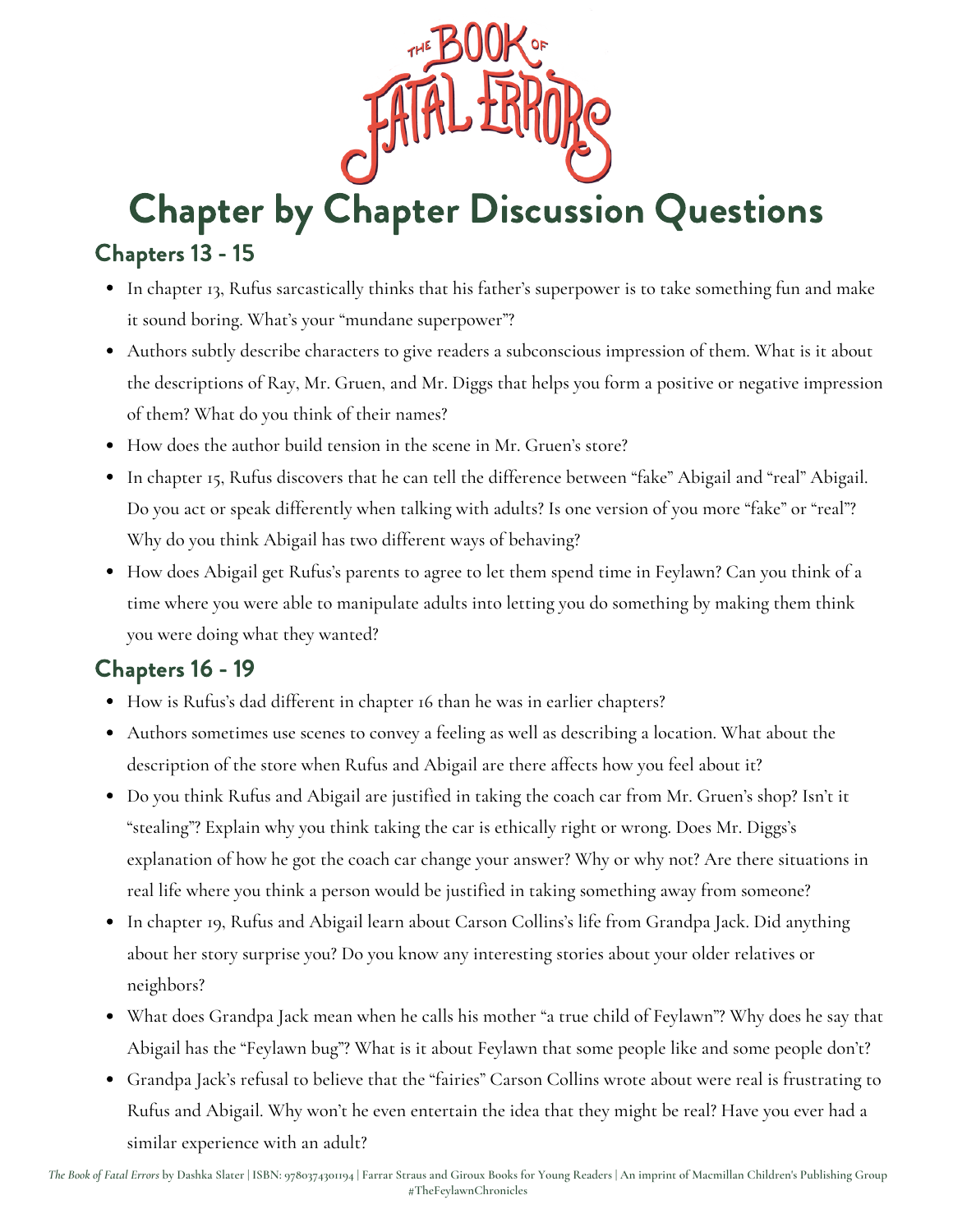

#### Chapters 20 - 22

- When Abigail is dimpsied, she runs away and says, "I'm sorry." What do you think she was sorry for?
- Do you think dimpsy smoke is a good means of defense for the umbrals? Why do people tend to run away from it?
- What do you think of Bobalo? Why do Trillium and Quercus keep telling Abigail to break the bond with him? Why doesn't she listen?
- Why do the All-Outers fail to condemn the attempted murder of Grandpa Jack? What do you think of their argument that "We're dying, why not Jack Collins?"
- Nettle calls Iris a "glomper-lover" as an insult. Do you think it is an insult? Why or why not?
- Rufus has to speak to the whole crowd of feylings in order to get their help. Have you ever had to give a public speech? What kinds of approaches does Rufus use to try to get the feylings on his side?
- Most of the feylings vote to help Rufus and Abigail find the train, but the All-Outers vote against it. Should they be bound to follow the majority? Have you ever had an experience where a majority of your group voted to do something and you objected? Did you go along with the majority or not?

#### Chapters 23 - 25

- When Rufus learns of his father's plan to sell Feylawn, he accuses his father of not knowing how he feels about Feylawn. His father says that as an adult he has to think about the future. Who is right in this situation? Do you think Rufus understands how his father feels about Feylawn, or why his father might need to sell it?
- Why can Rufus hear the seeds talk?
- Why won't Iris tell Rufus what happened between her and Carson Collins?
- What is your very first impression of Ms. Thorpe, the librarian? How does that change?
- The Steller's Jay makes another appearance in chapter 24. What do you think that means?
- What do you think about the news articles about Mr. Gruen? What do you think really happened to him?
- Ms. Thorpe says that the dancer poem is about the "unstoppable march of time." What does she mean? What do you think the poem is saying?
- Is there anything else that Ms. Thorpe says to Rufus that helps explain why Carson Collins wrote the poem?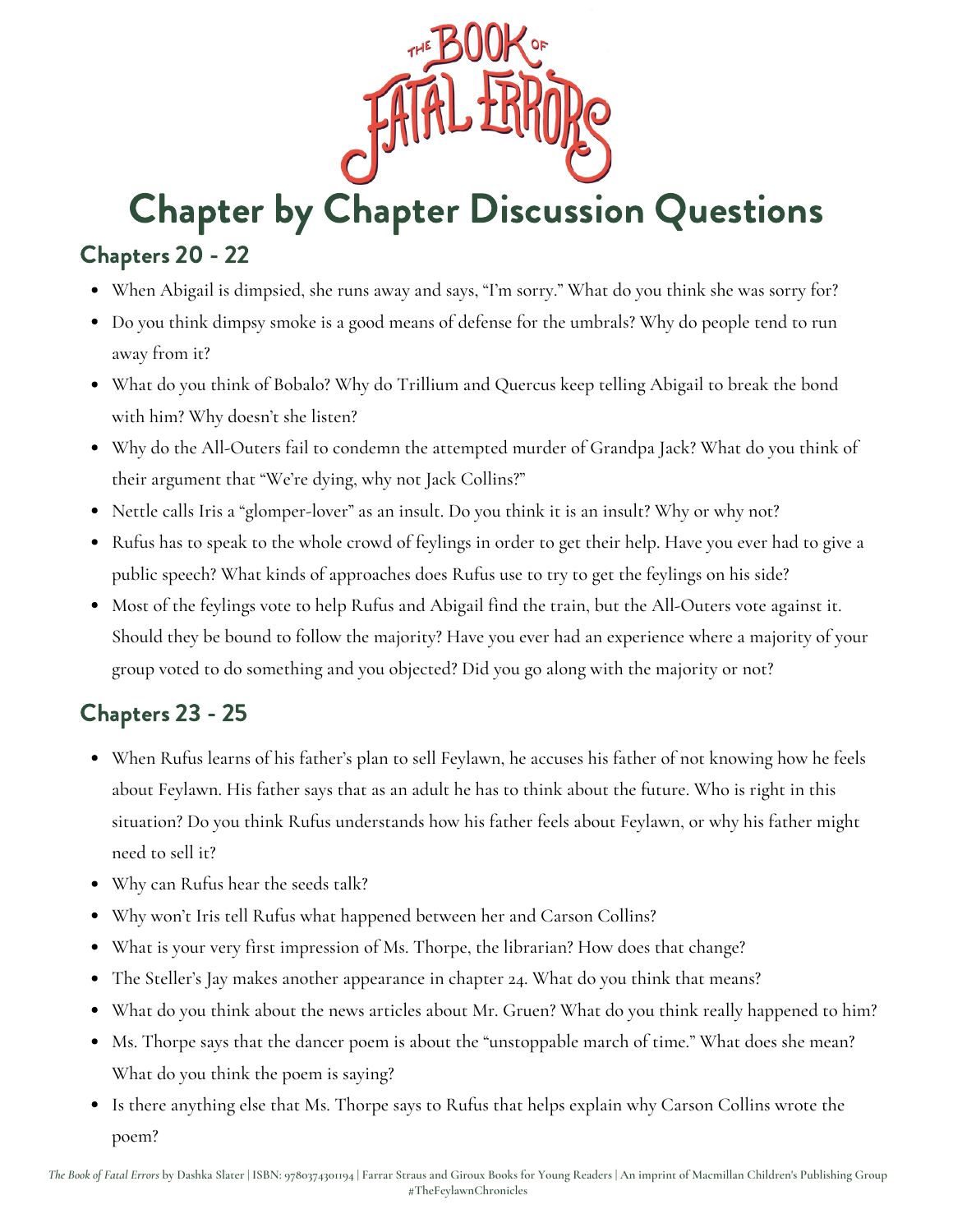

#### Chapters 26 - 27

- When Rufus and Abigail run into Garnet again, she talks about how she never helped her brother find the train tender Mump had. Why do you think she didn't? Whose side do you think she's on?
- Garnet also mentions several things the feylings never told Rufus and Abigail, but she doesn't go into detail or answer their questions. Why do you think the feylings never told Rufus or Abigail about their Queen? Why won't she tell them what the Green World has that's so important?
- Rufus's dad is trying hard to be nice to Rufus. Why do you think he's acting differently toward Rufus? Why isn't Rufus being nice back?
- Rufus and Abigail face one obstacle after another in their attempt to save the feylings. Can you list at least six obstacles that they've had to overcome so far?
- What is unusual about the way Jack reacts to the Boulder Dude? Why do you think that is?
- Once again, Abigail uses her skills to solve a problem. Can you think of other times in the story where her skills—both the way she talks to grown-ups and the classes she's taken—have come in handy?
- Why do you think Carson Collins told the Boulder Dude she wouldn't die?

#### Chapters 28 - 30

- Were you surprised by what Grandpa Jack tells Rufus in the hospital? What do you think he means when he says that he has a habit of not looking Feylawn square in the face? Is there anything you don't like looking square in the face?
- Why didn't Iris want to tell Rufus the real reason feylings need to return to the Green World? Do you think that she was right to keep it secret?
- Mr. Gruen tells Abigail that his plan isn't evil because it will help people. Iris thinks differently. Who do you think is right and why?
- Iris tells Rufus that "you can't save someone who won't save themselves." Do you agree?
- Rufus has a choice—betray the feylings but save his father, or try to save the feylings but risk his father's death. What do you think he should do?